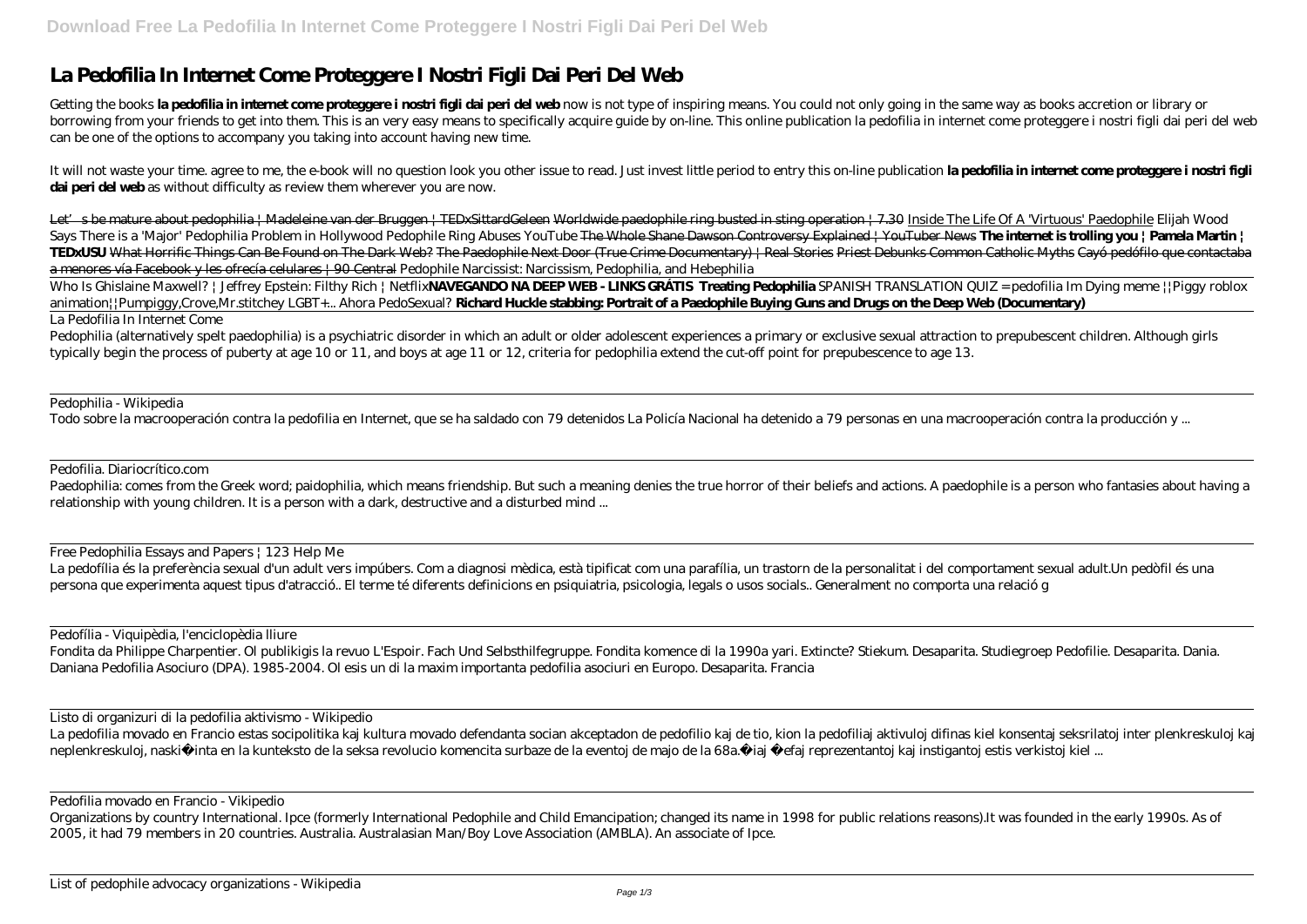A pedofilia (a görög ""gyermek" és "szeretet" szavakból) a serdülőkor előtti gyermekek iránti szexuális vonzalom, melyet a pszichiátria mentális betegségnek minősülő parafiliaként tart számon. A pszichiátriai betegségeket rendszerez DSM V a serdül kor el tti életkort maximum 13 évben határozza meg, és pedofilnak az ilyen gyermek iránt ...

Pedofília – Wikipédia

Misquoting Talmudic texts or taking them out of context is an age-old method used to incite anti-Semitism. In the example that you cite, that a Jew may marry a 3-year-old girl, it simply means that under the age of 3, a "marriage" contract has no validity.

Misquoting the Talmud: Ask the Rabbi Response

Lo que ves cada día en Internet puede imaginarse como un iceberg del que sólo vemos la punta, la información accesible, que es sólo un 4% del total que hay en total.

Fondita en la 1950aj jaroj de la psikologo kaj pioniro de la pedofilia movado Frits Bernard. Konsiderita kiel la unua asocio de la pedofilia aktivismo, ĝi estis dediĉita al la scienca studado de pedofilio. Malaperinta. International Pedophile and Child Emancipation (IPCE). Fondita e la komenco de la 1990aj jaroj.

Listo de organiza oj de la pedofilia aktivismo - Vikipedio

Mejores buscadores para la Deep Web - Cómo buscar en la ...

La pedofilia gazetaro estas la aro da presitaj perioda oj speciale destinitaj al pedofiloj. i povas prezenti aktuala ojn, eseojn kaj informojn pri pedofilio kaj infaneco, kaj anka erotika ojn. Historio. La unue konata perioda o ekskluzive dedi ita al pedofilio estis la akademia revuo International ...

Pedofilia gazetaro - Vikipedio Pedofilia (kr. www.chanta diapsi' + minimitatio eli lapsikohteinen seksuaalihäiriö on parafilia, jossa pedofiiliksi kutsutun yksilön seksuaalisuus kohdistuu ensisijaisesti lapsiin eli henkilöihin, jotka eivät ole sukupuolisesti kypsyneitä. Pedofiilien kiinnostus kohdistuu yleensä 8–10-vuotiaisiin tyttöihin tai 10–13-vuotiaisiin poikiin.

Pedofilia – Wikipedia

El Proceso de Atención de Enfermería (PAE), es la piedra fundamental de la Enfermería, todo profesional de Enfermería debe conocerlo, sin excepción.Aunque en la practica este proceso es mental y solo algunos pasos se plasman en los registros hospitalarios. Resulta ser todo un reto para el estudiante.

Proceso de Atención de Enfermería | Udemy

A colossal 7.5 magnitude earthquake hit the coast of Alaska on Monday, sparking a tsunami warning and sending families fleeing for higher ground. The quake was centered near Sand Point, a city of ...

Massive 7.5 magnitude earthquake strikes off coast of ...

Pope Francis has been warned of a potential exposure to Covid-19 after a Vatican diplomat was infected with the virus, Australian media reported on Friday. Archbishop Adolfo Tito Yllana, the Holy ...

Pope may have been exposed to Covid-19 after meeting ...

TALK OF THE TOWN: Texan supermodel Jerry Hall, 64, has greeted news that she is a granny after her eldest child Elizabeth Jagger, 36, gave birth to her son Eugene in London in September.

TALK OF THE TOWN: It's Granny Hall! Supermodel Jerry, 64 ...

For John Legend and Chrissy Teigen, Bruce Springsteen, Ricky Martin and Tommy Lee, life in America is hanging in the balance after they threatened to leave the US if Trump wins again.